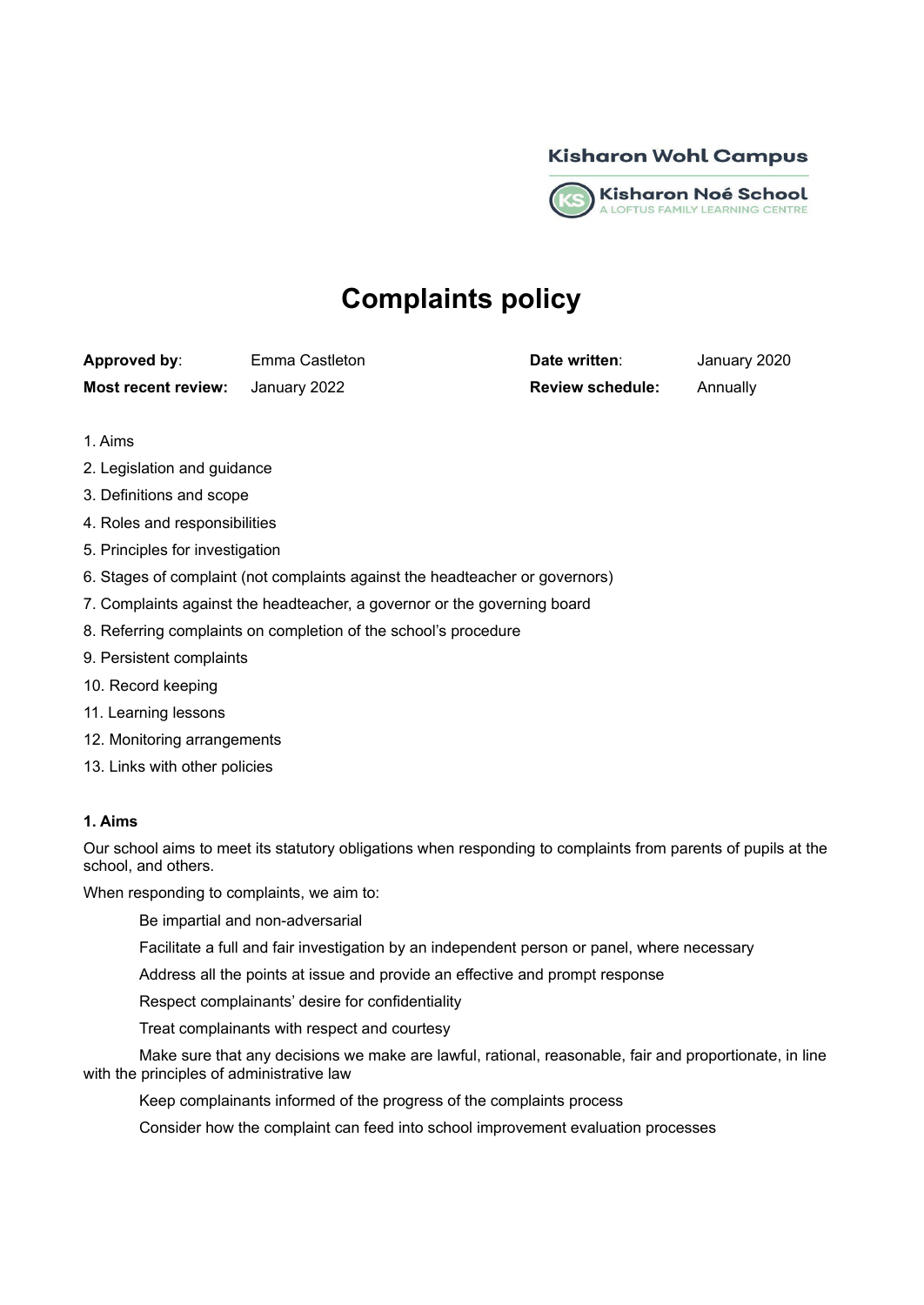We try to resolve concerns or complaints by informal means wherever possible. Where this is not possible, formal procedures will be followed.

The school will aim to give the complainant the opportunity to complete the complaints procedure in full.

To support this, we will make sure we publicise the existence of this policy and make it available on the school website.

Throughout the process, we will be sensitive to the needs of all parties involved, and make any reasonable adjustments needed to accommodate individuals, in line with the Jewish ethos of the school.

# **2. Legislation and guidance**

This document meets the requirements set out in part 7 of the schedule to the Education (Independent School Standards) Regulations 2014, which states that we must have and make available a written procedure to deal with complaints from parents of pupils at the school.

It is also based on guidance published by the Education and Skills Funding Agency (ESFA) on creating a complaints procedure that complies with the above regulations, and refers to good practice guidance on setting up complaints procedures from the Department for Education (DfE).

This policy complies with our funding agreement and articles of association.

In addition, it addresses duties set out in the Early Years Foundation Stage statutory framework with regards to dealing with complaints about the school's fulfilment of Early Years Foundation Stage requirements.

# **3. Definitions and scope**

# **3.1 Definitions**

The DfE guidance explains the difference between a concern and a complaint:

A concern is defined as "an expression of worry or doubt over an issue considered to be important for which reassurances are sought"

A complaint is defined as "an expression of dissatisfaction however made, about actions taken or a lack of action"

## **3.2 Scope**

The school intends to resolve complaints informally where possible, at the earliest possible stage.

There may be occasions when complainants would like to raise their concerns formally. This policy outlines the procedure relating to handling such complaints.

This policy does not cover complaints procedures relating to:

Admissions

Statutory assessments of special educational needs (SEN)

Safeguarding matters

Exclusion

Whistle-blowing

Staff grievances

Staff discipline

Please see our separate policies for procedures relating to these types of complaint.

School re-organisation proposals

Curriculum

Collective worship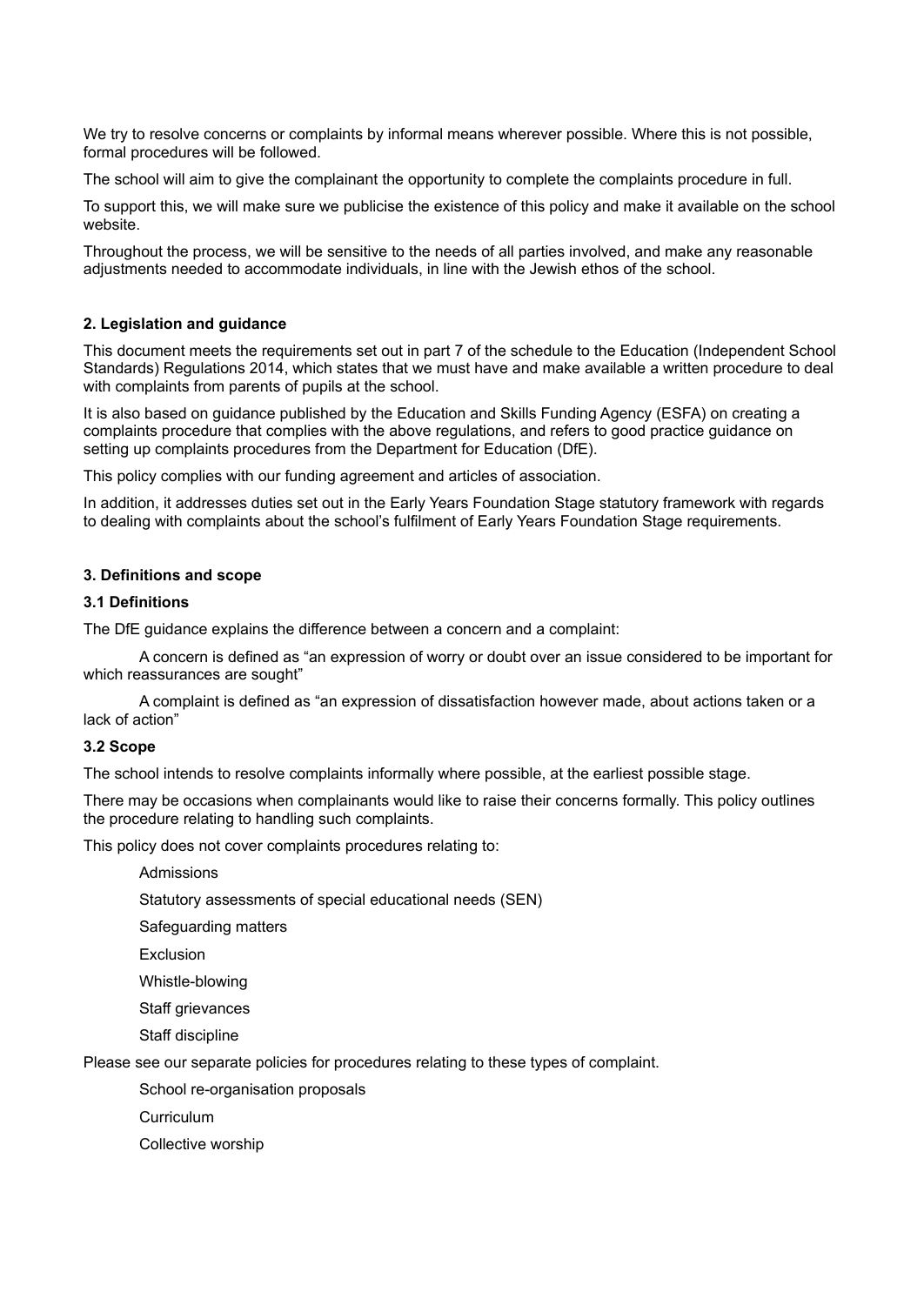Withdrawal from the curriculum (parents and carers can withdraw their child from any aspect of religious education, including the daily act of collective worship. They do not have to explain why)

Complaints about services provided by other providers who use school premises or facilities should be directed to the provider concerned.

# **4. Roles and responsibilities**

## **4.1 The complainant**

The complainant will get a more effective and timely response to their complaint if they:

- Follow these procedures
- Co-operate with the school throughout the process, and respond to deadlines and communication promptly
- Ask for assistance as needed
- Treat all those involved with respect
- Not publish details about the complaint on social media

## **4.2 The investigator**

An individual will be appointed to look into the complaint, and establish the facts. They will:

- Interview all relevant parties, keeping notes
- =onsider records and any written evidence and keep these securely
- Prepare a comprehensive report to the headteacher or complaints committee which includes the facts and potential solutions

## **4.3 The complaints co-ordinator**

The complaints co-ordinator can be:

- The headteacher
- The designated complaints governor
- Any other staff member providing administrative support

The complaints co-ordinator will:

- Keep the complainant up to date at each stage in the procedure
- Make sure the process runs smoothly by liaising with staff members, the headteacher, chair of governors, clerk and local authority.

Be aware of issues relating to:

- Sharing third party information
- Additional support needed by complainants, for example interpretation support or where the complainant is a child or young person

Keep records

# **4.4 Clerk to the governing board**

The clerk will:

Be the contact point for the complainant and the complaints committee, including circulating the relevant papers and evidence before complaints committee meetings

- Arrange the complaints hearing
- Record and circulate the minutes and outcome of the hearing

## **4.5 Committee chair**

The committee chair will:

Chair the meeting, ensuring that everyone is treated with respect throughout

Make sure all parties see the relevant information, understand the purpose of the committee, and are allowed to present their case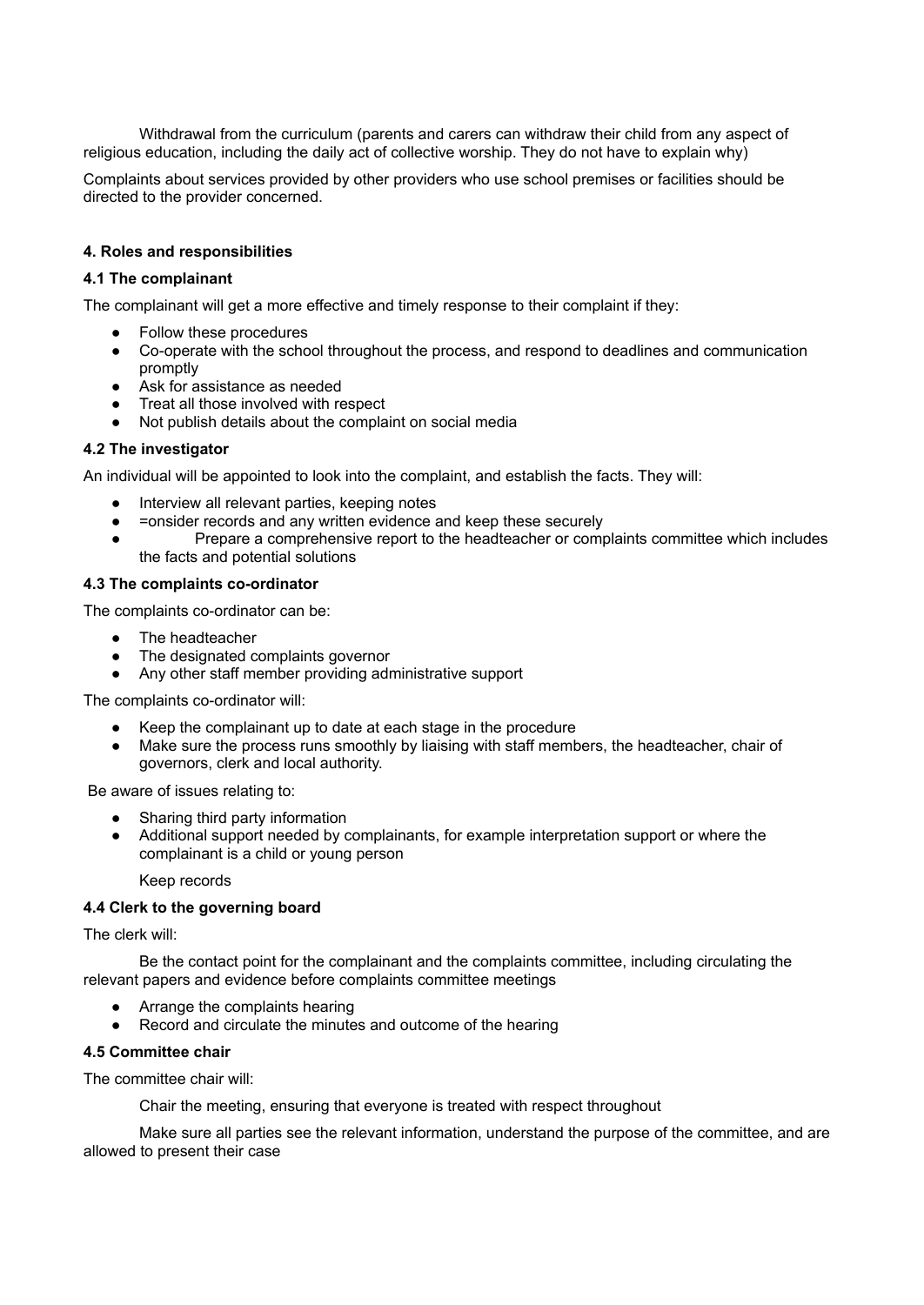# **5. Principles for investigation**

When investigating a complaint, we will try to clarify:

- What has happened
- Who was involved
- What the complainant feels would put things right

# **5.1 Time scales**

The complainant must raise the complaint within 3 months of the incident. If the complaint is about a series of related incidents, they must raise the complaint within 3 months of the last incident.

We will consider exceptions to this time frame in circumstances where there were valid reasons for not making a complaint at that time and the complaint can still be investigated in a fair manner for all involved.

When complaints are made out of term time, we will consider them to have been received on the first school day after the holiday period.

If at any point we cannot meet the time scales we have set out in this policy, we will: he complainant

- Send the complainant deta
- Set new time limits with tils of the new deadline and explain the delay

# **5.2 Complaints about our fulfilment of early years requirements**

We will investigate all written complaints relating to the school's fulfilment of the Early Years Foundation Stage requirements, and notify the complainant of the outcome within 28 days of receiving the complaint. The school will keep a record of the complaint (see section 10) and make this available to Ofsted on request.

Parents and carers can notify Ofsted if they believe that the school is not meeting Early Years Foundation Stage requirements, by calling 0300 123 4666, or by emailing enquiries@ofsted.gov.uk. An online contact form is also available at https://www.gov.uk/government/organisations/ofsted#org-contacts.

We will notify parents and carers if we become aware that the school is to be inspected by Ofsted. We will also supply a copy of the inspection report to parents and carers of children attending the setting on a regular basis.

# **6. Stages of complaint (not complaints against the headteacher or governors)**

## **6.1 Stage 1: informal**

The school will take informal concerns seriously and make every effort to resolve the matter quickly. It may be the case that the provision or clarification of information will resolve the issue.

The complainant should raise the complaint as soon as possible with the relevant member of staff or the headteacher, either in person or by letter, telephone or email. If the complainant is unclear who to contact or how to contact them, they should contact the school office – office@kisharonschool.org.uk

The school will acknowledge informal complaints within two school days, and investigate and provide a response within ten school days.

The informal stage will involve a meeting between the complainant and the headteacher and/or the subject of the complaint, if appropriate.

If the complaint is not resolved informally, it will be escalated to a formal complaint.

# **6.2 Stage 2: formal**

The formal stage involves the complainant putting the complaint to the headteacher and/or the subject of the complaint:

In a letter or email

Over the phone

In person

Through a third party acting on their behalf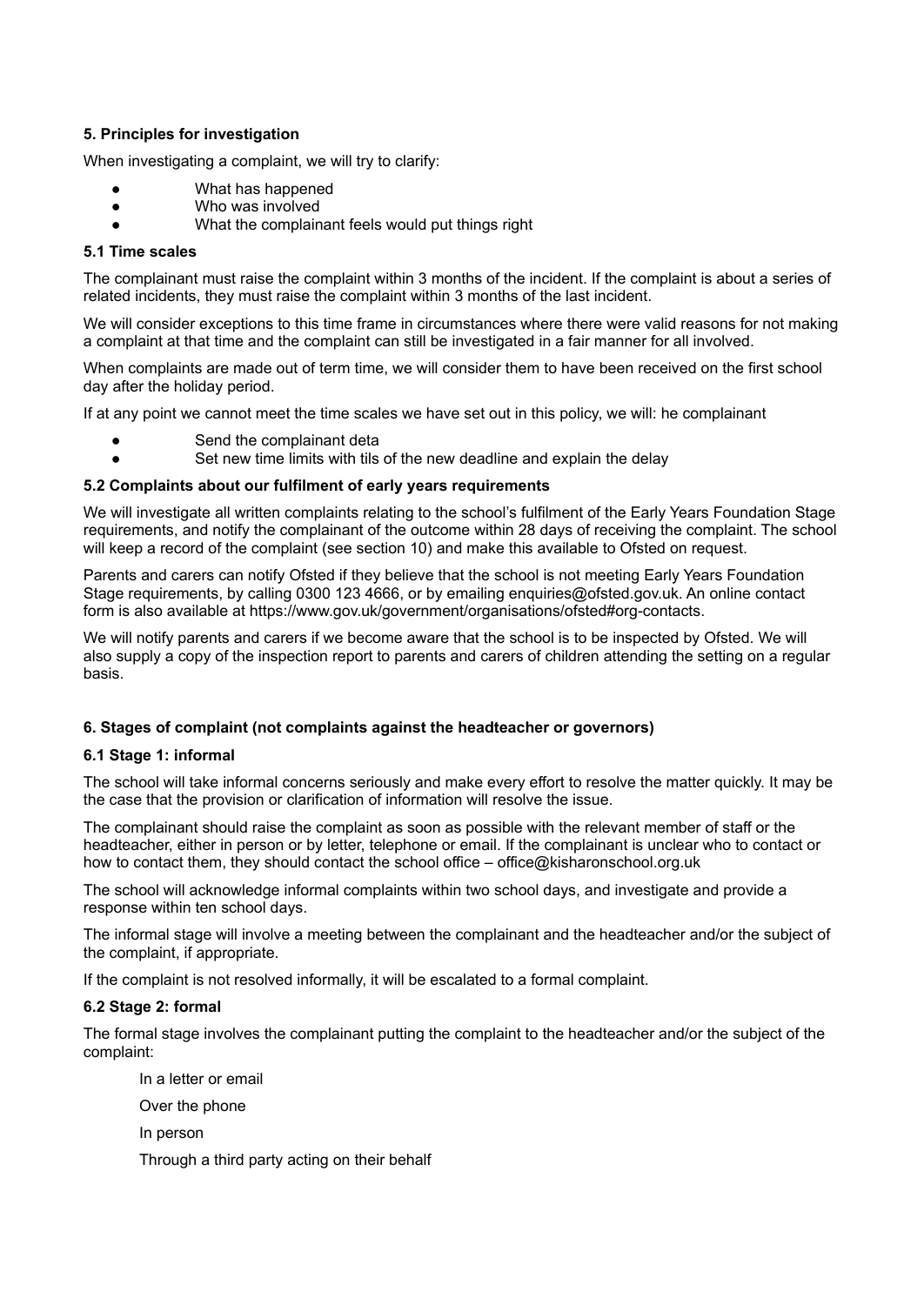The complainant should provide details such as relevant dates, times and the names of witnesses of events, alongside copies of any relevant documents. The complainant should also state what they feel would resolve the complaint.

If complainants need assistance raising a formal complaint, they can contact the school office – office@kisharonschool.org.uk

The headteacher will record the date the complaint is received and will acknowledge receipt of the complaint in writing (either by letter or email) within two school days.

The headteacher (or other person appointed by the headteacher for this purpose) will then conduct their own investigation. The written conclusion of this investigation will be sent to the complainant within ten school days.

If the complainant is not satisfied with the response and wishes to proceed to the next stage of this procedure, they should inform the clerk to the governing board in writing within fourteen school days.

#### **6.3 Stage 3: review panel**

#### Convening the panel

Complaints will be escalated to the panel hearing stage if the complainant is not satisfied with the response to the complaint at the second, formal, stage.

The panel will be appointed by or on behalf of the proprietor and must consist of at least 3 people who were not directly involved in the matters detailed in the complaint. At least 1 panel member must be independent of the management and running of the school. The panel cannot be made up solely of governing board members, as they are not independent of the management and running of the school.

The panel will have access to the existing record of the complaint's progress (see section 10).

The complainant must have reasonable notice of the date of the review panel. The clerk will aim to find a date within fourteen school days of the request, where possible.

If the complainant rejects the offer of 3 proposed dates without good reason, the clerk will set a date. The hearing will go ahead using written submissions from both parties.

Any written material will be circulated to all parties at least two school days before the date of the meeting.

## At the meeting

The meeting will be held in private. Electronic recordings of meetings or conversations are not normally permitted unless a complainant's own disability or special needs require it. Prior knowledge and consent of all parties attending will be sought before meetings or conversations take place. Consent will be recorded in any minutes taken.

At the review panel meeting, the complainant and representatives from the school, as appropriate, will be present. Each will have an opportunity to set out written or oral submissions prior to the meeting.

The complainant must be allowed to attend the panel hearing and be accompanied if they wish. We don't encourage either party to bring legal representation, but will consider it on a case-by-case basis. For instance, if a school employee is called as a witness in a complaint meeting, they may wish to be supported by their union.

Representatives from the media are not permitted to attend.

At the meeting, each individual will have the opportunity to give statements and present their evidence, and witnesses will be called, as appropriate, to present their evidence.

The panel, the complainant and the school representative(s) will be given the chance to ask and reply to questions. Once the complainant and school representative(s) have presented their cases, they will be asked to leave and evidence will then be considered.

The panel will then put together its findings and recommendations from the case. The panel will also provide copies of the minutes of the hearing and the findings and recommendations to the complainant and, where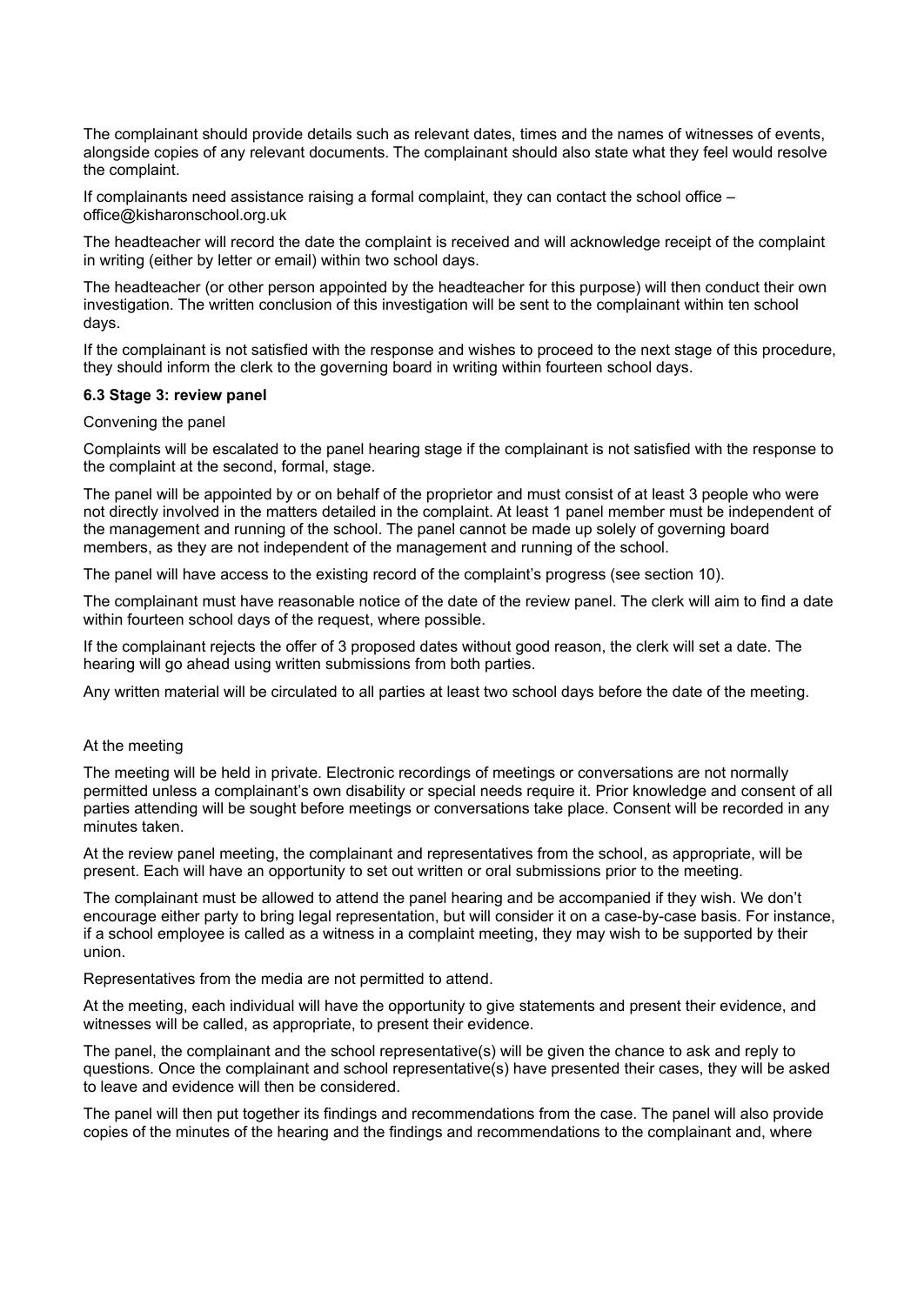relevant, the individual who is the subject of the complaint, and make a copy available for inspection by the proprietor and headteacher.

The outcome

The committee can:

- Uphold the complaint, in whole or in part
- Dismiss the complaint, in whole or in part

If the complaint is upheld, the committee will:

- Decide the appropriate action to resolve the complaint
- Where appropriate, recommend changes to the school's systems or procedures to prevent similar issues in the future

The school will inform those involved of the decision in writing within five school days.

# **7. Complaints against the headteacher, a governor or the governing board**

# **7.1 Stage 1: informal**

Complaints made against the headteacher or any member of the governing board should be directed to the clerk to the governing board in the first instance.

If the complaint is about the headteacher or one member of the governing board (including the chair or vice-chair), a suitably skilled and impartial governor will carry out the steps at stage 1 (set out in section 6 above).

# **7.2 Stage 2: formal**

If the complaint is:

- Jointly about the chair and vice-chair or
- The entire governing board or
- The majority of the governing board

An independent investigator will carry out the steps in stage 2 (set out in section 6 above). They will be appointed by the governing board, and will write a formal response at the end of their investigation.

## **7.3 Stage 3: review panel**

If the complaint is:

- Jointly about the chair and vice-chair or
- The entire governing board or
- The majority of the governing board

A committee of independent governors will hear the complaint. They will be sourced from local schools, the local authority or the wider Kisharon charity and will carry out the steps at stage 3 (set out in section 6 above).

# **8. Referring complaints on completion of the school's procedure**

If the complainant is unsatisfied with the outcome of the school's complaints procedure, they can refer their complaint to the Education and Skills Funding Agency (ESFA). The ESFA will check whether the complaint has been dealt with properly by the school. The ESFA will not overturn a school's decision about a complaint, but will intervene if a school or trust has:

- Breached a clause in its funding agreement
- Failed to act in line with its duties under education law
- Acted (or is proposing to act) unreasonably when exercising its functions

If the school's complaints procedure is found to not meet regulations, the school will be asked to correct its procedure accordingly.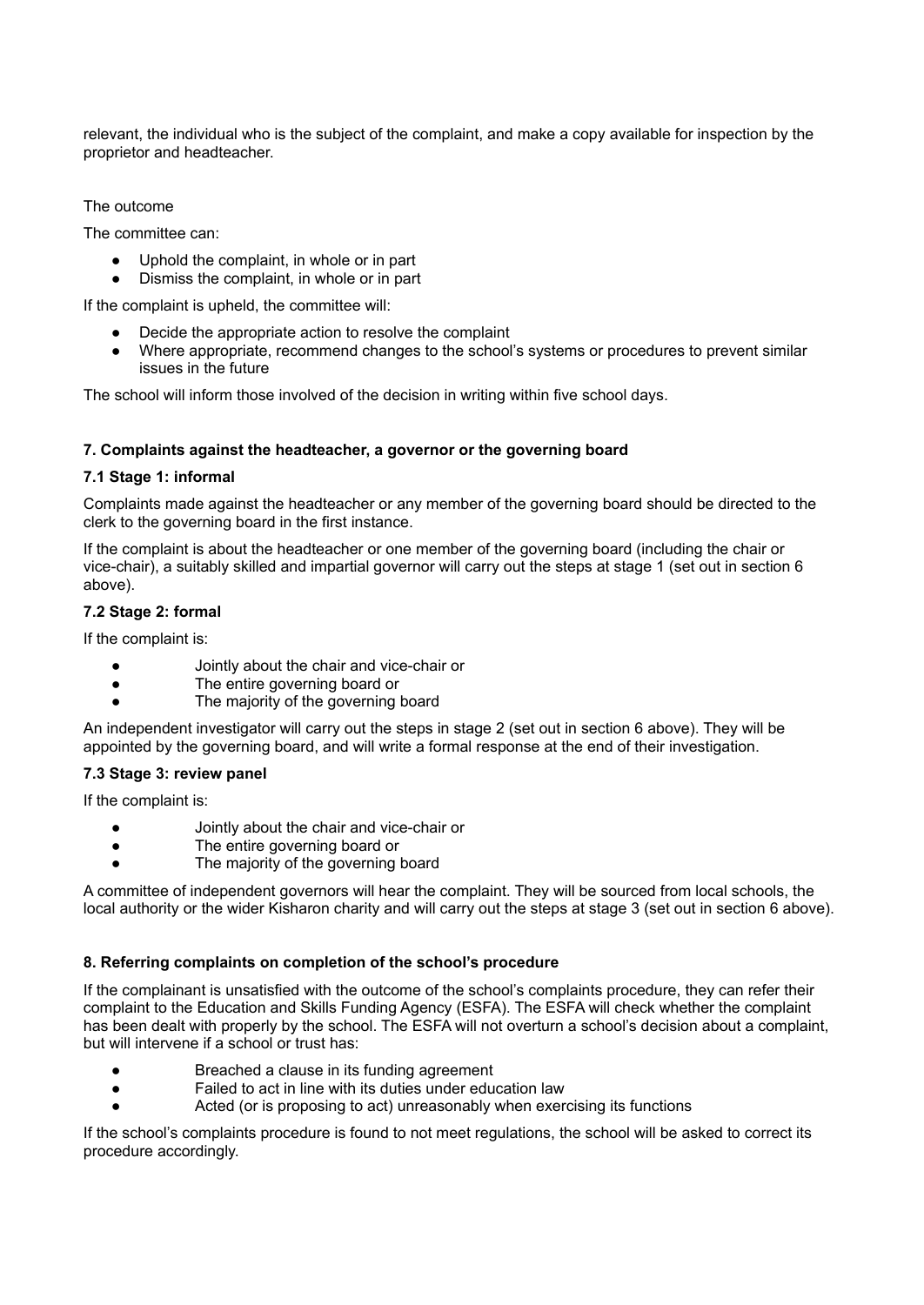For more information or to refer a complaint, see the following webpage:

https://www.gov.uk/complain-about-school

We will include this information in the outcome letter to complainants..

# **9. Persistent complaints**

## **9.1 Unreasonably persistent complaints**

Most complaints raised will be valid, and therefore we will treat them seriously. However, a complaint may become unreasonable if the person:

Has made the same complaint before, and it's already been resolved by following the school's complaints procedure

Makes a complaint that is obsessive, persistent, harassing, prolific, defamatory or repetitive

Insists on pursuing a complaint that is unfounded, or out of scope of the complaints procedure, beyond all reason

Pursues a valid complaint, but in an unreasonable manner e.g. refuses to articulate the complaint, refuses to co-operate with this complaints procedure, or insists that the complaint is dealt with in ways that are incompatible with this procedure and the time frames it sets out

Makes a complaint designed to cause disruption, annoyance or excessive demands on school time

Seeks unrealistic outcomes, or a solution that lacks any serious purpose or value

## Steps we will take

We will take every reasonable step to address the complainant's concerns, and give them a clear statement of our position and their options. We will maintain our role as an objective arbiter throughout the process, including when we meet with individuals. We will follow our complaints procedure as normal (as outlined above) wherever possible.

If the complainant continues to contact the school in a disruptive way, we may put communications strategies in place. We may:

- Give the complainant a single point of contact via an email address
- Limit the number of times the complainant can make contact, such as a fixed number per term
- Ask the complainant to engage a third party to act on their behalf, such as Citizens Advice
- Put any other strategy in place as necessary

# Stopping responding

We may stop responding to the complainant when all of these factors are met:

- We believe we have taken all reasonable steps to help address their concerns
- We have provided a clear statement of our position and their options
- The complainant contacts us repeatedly, and we believe their intention is to cause disruption or inconvenience

Where we stop responding, we will inform the individual that we intend to do so. We will also explain that we will still consider any new complaints they make.

In response to any serious incident of aggression or violence, we will immediately inform the police and communicate our actions in writing. This may include barring an individual from our school site.

## **9.2 Duplicate complaints**

If we have resolved a complaint under this procedure and receive a duplicate complaint on the same subject from a partner, family member or other individual, we will assess whether there are aspects that we hadn't previously considered, or any new information we need to take into account.

If we are satisfied that there are no new aspects, we will: